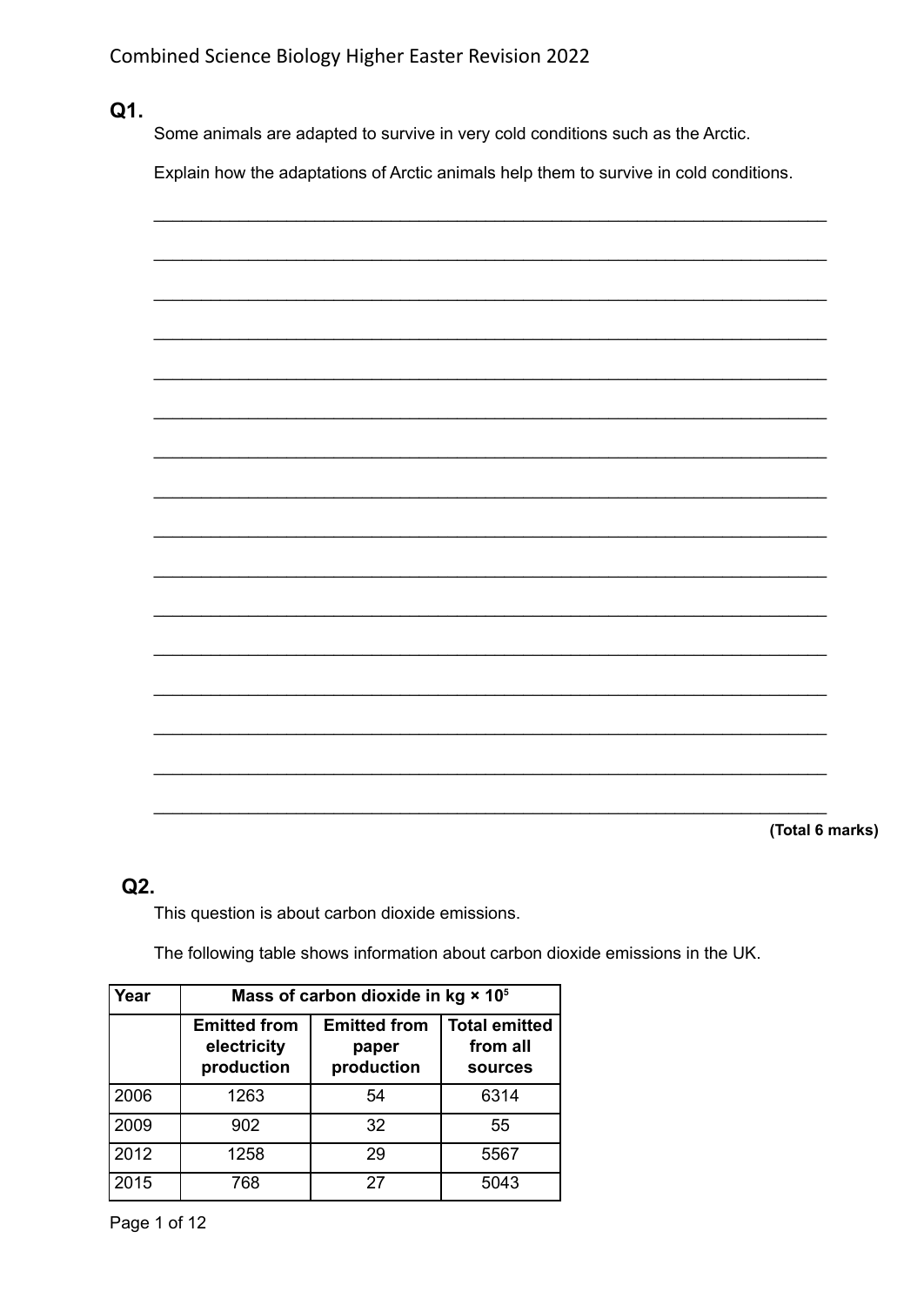|                              | $\frac{1}{2}$                                                                        |      |
|------------------------------|--------------------------------------------------------------------------------------|------|
|                              |                                                                                      |      |
|                              |                                                                                      |      |
|                              | $\overline{\phantom{a}2\phantom{a}}$                                                 |      |
|                              |                                                                                      |      |
|                              |                                                                                      |      |
| decreased from 2012 to 2015. | Suggest two reasons why carbon dioxide emissions from electricity production         |      |
|                              |                                                                                      |      |
|                              | $1$ $\overline{\phantom{a}}$                                                         |      |
|                              |                                                                                      |      |
|                              |                                                                                      |      |
|                              | $\frac{2}{\sqrt{2}}$                                                                 |      |
|                              |                                                                                      |      |
|                              |                                                                                      |      |
|                              |                                                                                      |      |
|                              | Calculate the percentage of the total carbon dioxide emissions in 2006 that was from |      |
|                              |                                                                                      |      |
|                              |                                                                                      |      |
|                              |                                                                                      |      |
|                              |                                                                                      |      |
|                              |                                                                                      |      |
|                              | $Percentage =$                                                                       | $\%$ |
|                              |                                                                                      |      |
| electricity production.      | Explain the possible consequences of a future increase in carbon dioxide emissions.  |      |
|                              |                                                                                      |      |
|                              |                                                                                      |      |
|                              |                                                                                      |      |
|                              |                                                                                      |      |
|                              |                                                                                      |      |
|                              |                                                                                      |      |
|                              |                                                                                      |      |
|                              |                                                                                      |      |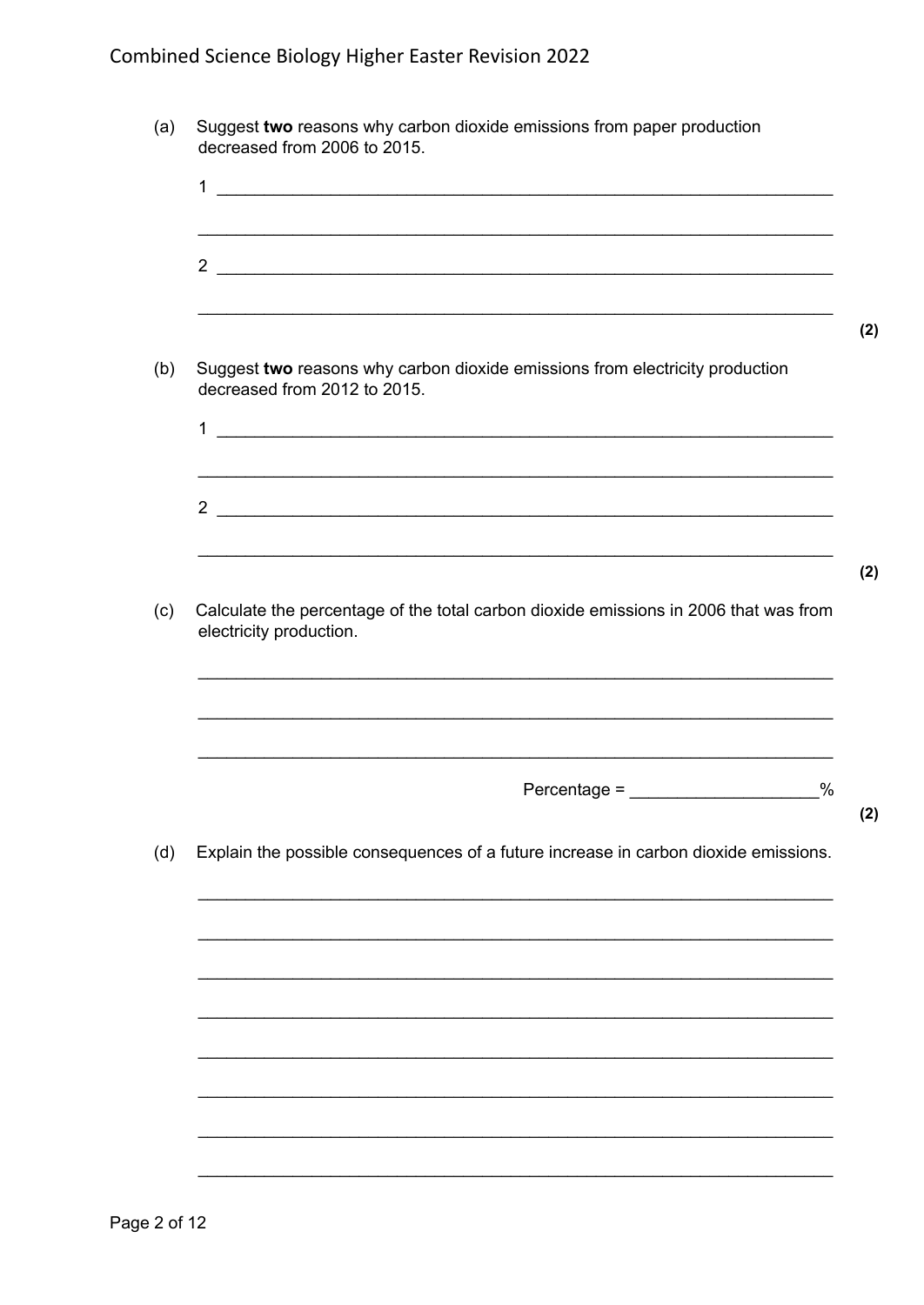| Combined Science Biology Higher Easter Revision 2022 |  |  |
|------------------------------------------------------|--|--|
|------------------------------------------------------|--|--|

|  | (6)              |
|--|------------------|
|  | (Total 12 marks) |

#### **Q3.**

Many biotic and abiotic factors can affect the growth of plants.

(a) Are the factors in **Table 1** biotic or abiotic?

Tick **one** box for each factor.

#### **Table 1**

\_\_\_\_\_\_\_\_\_\_\_\_\_\_\_\_\_\_\_\_\_\_\_\_\_\_\_\_\_\_\_\_\_\_\_\_\_\_\_\_\_\_\_\_\_\_\_\_\_\_\_\_\_\_\_\_\_\_\_\_\_\_\_\_\_\_\_

\_\_\_\_\_\_\_\_\_\_\_\_\_\_\_\_\_\_\_\_\_\_\_\_\_\_\_\_\_\_\_\_\_\_\_\_\_\_\_\_\_\_\_\_\_\_\_\_\_\_\_\_\_\_\_\_\_\_\_\_\_\_\_\_\_\_\_

\_\_\_\_\_\_\_\_\_\_\_\_\_\_\_\_\_\_\_\_\_\_\_\_\_\_\_\_\_\_\_\_\_\_\_\_\_\_\_\_\_\_\_\_\_\_\_\_\_\_\_\_\_\_\_\_\_\_\_\_\_\_\_\_\_\_\_

\_\_\_\_\_\_\_\_\_\_\_\_\_\_\_\_\_\_\_\_\_\_\_\_\_\_\_\_\_\_\_\_\_\_\_\_\_\_\_\_\_\_\_\_\_\_\_\_\_\_\_\_\_\_\_\_\_\_\_\_\_\_\_\_\_\_\_

| Factor          | <b>Biotic</b> | <b>Abiotic</b> |
|-----------------|---------------|----------------|
| <b>Diseases</b> |               |                |
| Herbivores      |               |                |
| Temperature     |               |                |
| Water           |               |                |

**(2)**

Two students investigated the effect of light intensity on the distribution of small plants.

The plants are growing under a tree in a park.

The students made the following hypothesis:

'As you move outwards from a tree there will be more plant growth.'

\_\_\_\_\_\_\_\_\_\_\_\_\_\_\_\_\_\_\_\_\_\_\_\_\_\_\_\_\_\_\_\_\_\_\_\_\_\_\_\_\_\_\_\_\_\_\_\_\_\_\_\_\_\_\_\_\_\_\_\_\_\_\_\_\_\_\_

\_\_\_\_\_\_\_\_\_\_\_\_\_\_\_\_\_\_\_\_\_\_\_\_\_\_\_\_\_\_\_\_\_\_\_\_\_\_\_\_\_\_\_\_\_\_\_\_\_\_\_\_\_\_\_\_\_\_\_\_\_\_\_\_\_\_\_

\_\_\_\_\_\_\_\_\_\_\_\_\_\_\_\_\_\_\_\_\_\_\_\_\_\_\_\_\_\_\_\_\_\_\_\_\_\_\_\_\_\_\_\_\_\_\_\_\_\_\_\_\_\_\_\_\_\_\_\_\_\_\_\_\_\_\_

\_\_\_\_\_\_\_\_\_\_\_\_\_\_\_\_\_\_\_\_\_\_\_\_\_\_\_\_\_\_\_\_\_\_\_\_\_\_\_\_\_\_\_\_\_\_\_\_\_\_\_\_\_\_\_\_\_\_\_\_\_\_\_\_\_\_\_

\_\_\_\_\_\_\_\_\_\_\_\_\_\_\_\_\_\_\_\_\_\_\_\_\_\_\_\_\_\_\_\_\_\_\_\_\_\_\_\_\_\_\_\_\_\_\_\_\_\_\_\_\_\_\_\_\_\_\_\_\_\_\_\_\_\_\_

\_\_\_\_\_\_\_\_\_\_\_\_\_\_\_\_\_\_\_\_\_\_\_\_\_\_\_\_\_\_\_\_\_\_\_\_\_\_\_\_\_\_\_\_\_\_\_\_\_\_\_\_\_\_\_\_\_\_\_\_\_\_\_\_\_\_\_

\_\_\_\_\_\_\_\_\_\_\_\_\_\_\_\_\_\_\_\_\_\_\_\_\_\_\_\_\_\_\_\_\_\_\_\_\_\_\_\_\_\_\_\_\_\_\_\_\_\_\_\_\_\_\_\_\_\_\_\_\_\_\_\_\_\_\_

(b) Explain why the students thought their hypothesis would be correct.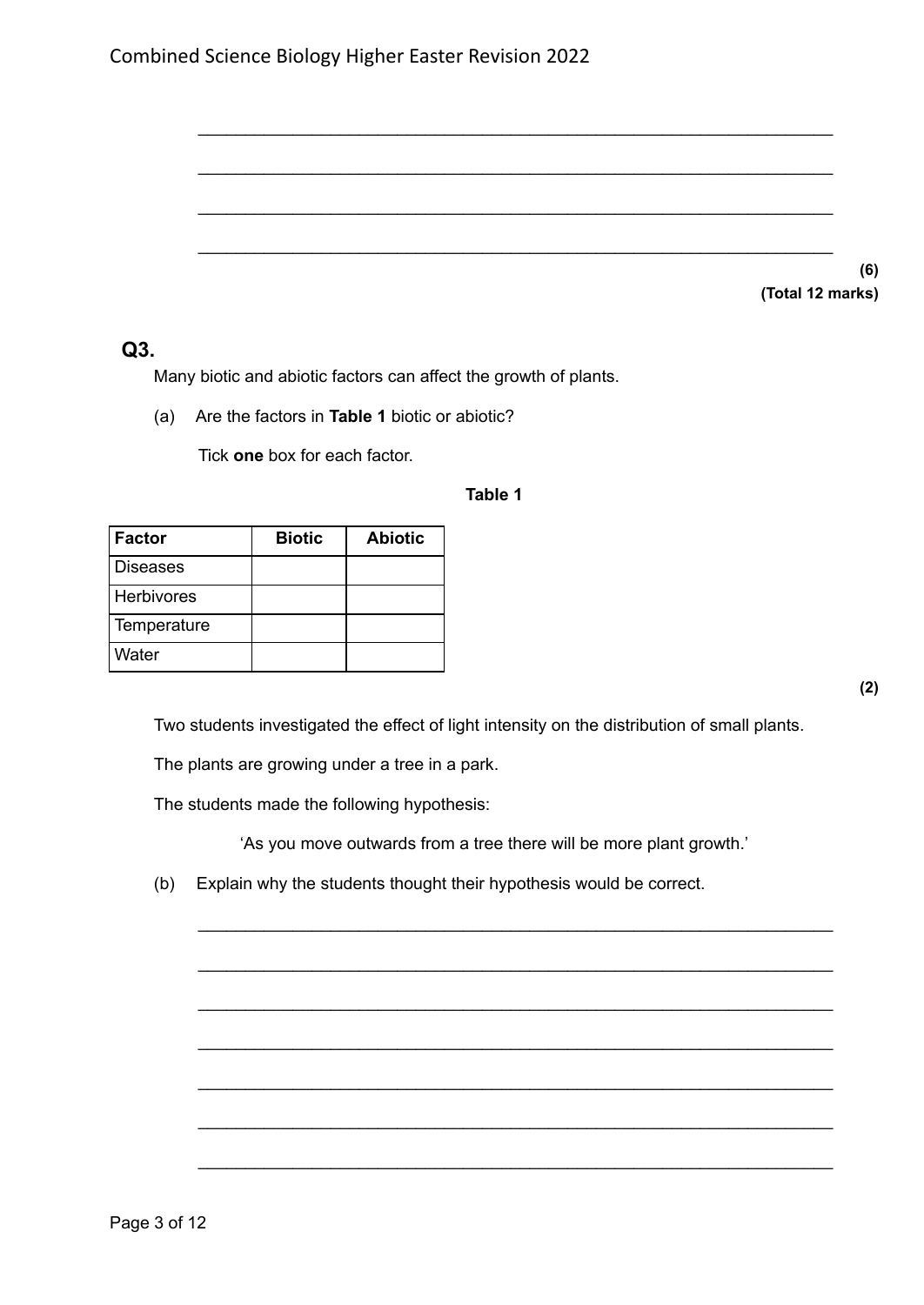

(e) The whole investigation was done as quickly as possible on the same day. Suggest **one** reason why.

\_\_\_\_\_\_\_\_\_\_\_\_\_\_\_\_\_\_\_\_\_\_\_\_\_\_\_\_\_\_\_\_\_\_\_\_\_\_\_\_\_\_\_\_\_\_\_\_\_\_\_\_\_\_\_\_\_\_\_\_\_\_\_\_\_\_\_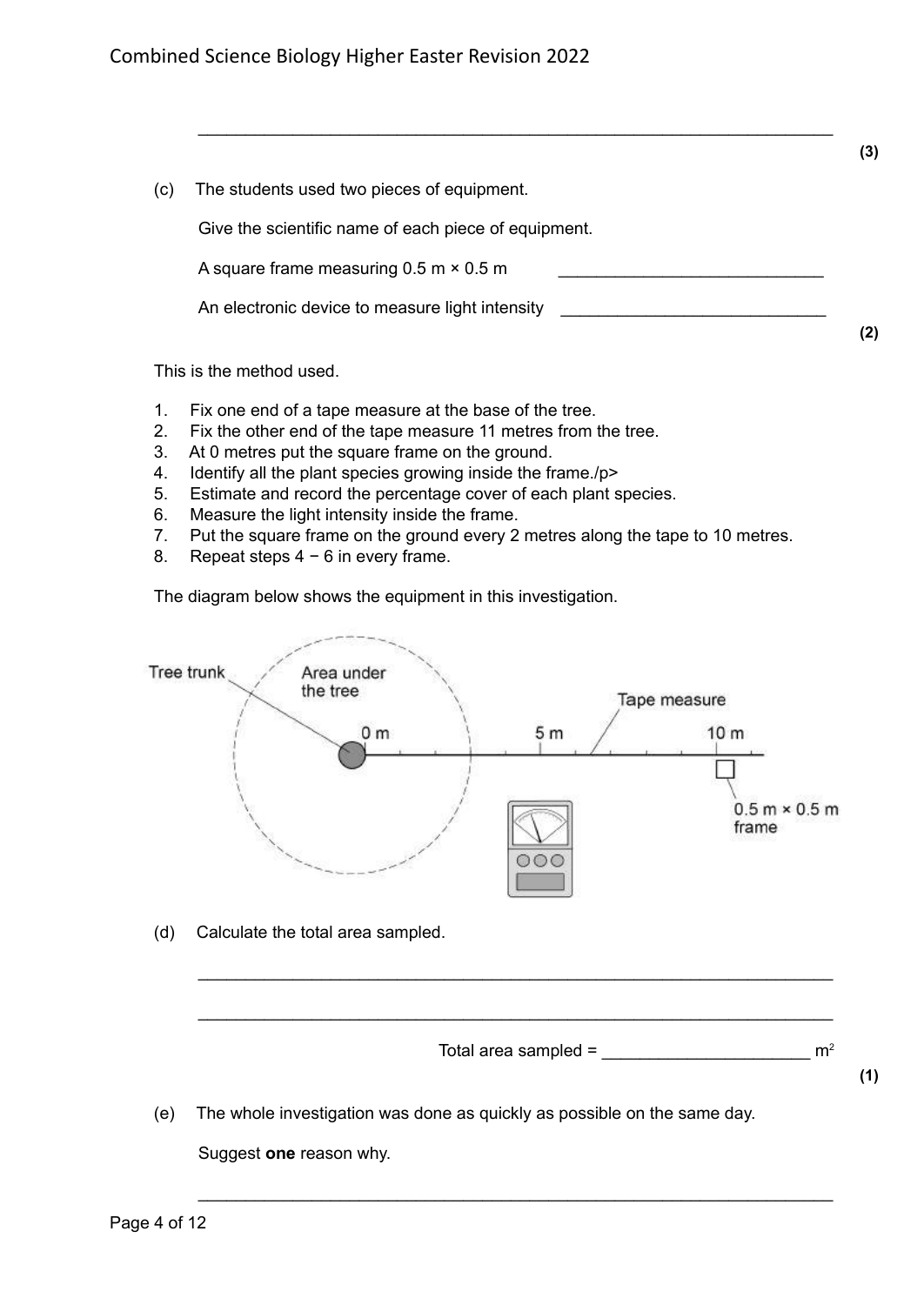**(1)**

**(1)**

(f) Give **one** way the investigation could be improved.

**Table 2** shows the results.

| Л<br>ш<br>- 1 |  |
|---------------|--|
|---------------|--|

\_\_\_\_\_\_\_\_\_\_\_\_\_\_\_\_\_\_\_\_\_\_\_\_\_\_\_\_\_\_\_\_\_\_\_\_\_\_\_\_\_\_\_\_\_\_\_\_\_\_\_\_\_\_\_\_\_\_\_\_\_\_\_\_\_\_\_

\_\_\_\_\_\_\_\_\_\_\_\_\_\_\_\_\_\_\_\_\_\_\_\_\_\_\_\_\_\_\_\_\_\_\_\_\_\_\_\_\_\_\_\_\_\_\_\_\_\_\_\_\_\_\_\_\_\_\_\_\_\_\_\_\_\_\_

\_\_\_\_\_\_\_\_\_\_\_\_\_\_\_\_\_\_\_\_\_\_\_\_\_\_\_\_\_\_\_\_\_\_\_\_\_\_\_\_\_\_\_\_\_\_\_\_\_\_\_\_\_\_\_\_\_\_\_\_\_\_\_\_\_\_\_

|                                     |    |    |     |     | Distance from tree in metres |      |
|-------------------------------------|----|----|-----|-----|------------------------------|------|
|                                     | 0  | 2  | 4   | 6   | 8                            | 10   |
| Percentage cover of grass           | 15 | 50 | 35  | 16  | 15                           | 15   |
| Percentage cover of plantain        | 0  | 5  | 10  | 40  | 25                           | 30   |
| Percentage cover of daisy           | 0  | 0  | O   | 4   | 20                           | 10   |
| Percentage cover of clover          | 1  | 10 | 25  | 40  | 40                           | 45   |
| Total percentage cover of<br>plants | 16 | 65 | 70  | 100 | 100                          | 100  |
| Light intensity in arbitrary units  | 37 | 59 | 150 | 175 | >200                         | >200 |

#### (g) Which plant species in **Table 2** will only grow at high light intensity?

(h) What conclusion can be made about the relationship between light intensity and the total percentage cover of plants?

\_\_\_\_\_\_\_\_\_\_\_\_\_\_\_\_\_\_\_\_\_\_\_\_\_\_\_\_\_\_\_\_\_\_\_\_\_\_\_\_\_\_\_\_\_\_\_\_\_\_\_\_\_\_\_\_\_\_\_\_\_\_\_\_\_\_\_

\_\_\_\_\_\_\_\_\_\_\_\_\_\_\_\_\_\_\_\_\_\_\_\_\_\_\_\_\_\_\_\_\_\_\_\_\_\_\_\_\_\_\_\_\_\_\_\_\_\_\_\_\_\_\_\_\_\_\_\_\_\_\_\_\_\_\_

\_\_\_\_\_\_\_\_\_\_\_\_\_\_\_\_\_\_\_\_\_\_\_\_\_\_\_\_\_\_\_\_\_\_\_\_\_\_\_\_\_\_\_\_\_\_\_\_\_\_\_\_\_\_\_\_\_\_\_\_\_\_\_\_\_\_\_

\_\_\_\_\_\_\_\_\_\_\_\_\_\_\_\_\_\_\_\_\_\_\_\_\_\_\_\_\_\_\_\_\_\_\_\_\_\_\_\_\_\_\_\_\_\_\_\_\_\_\_\_\_\_\_\_\_\_\_\_\_\_\_\_\_\_\_

\_\_\_\_\_\_\_\_\_\_\_\_\_\_\_\_\_\_\_\_\_\_\_\_\_\_\_\_\_\_\_\_\_\_\_\_\_\_\_\_\_\_\_\_\_\_\_\_\_\_\_\_\_\_\_\_\_\_\_\_\_\_\_\_\_\_\_

Use data from **Table 2** in your answer.

(i) Light intensity might **not** be the cause of this pattern of plant distribution.

Suggest **one** different factor that may cause these results.

Give **one** reason for your answer.

Factor \_\_\_\_\_\_\_\_\_\_\_\_\_\_\_\_\_\_\_\_\_\_\_\_\_\_\_\_\_\_\_\_\_\_\_\_\_\_\_\_\_\_\_\_\_\_\_\_\_\_\_\_\_\_\_\_\_\_\_\_\_

**(2)**

**(1)**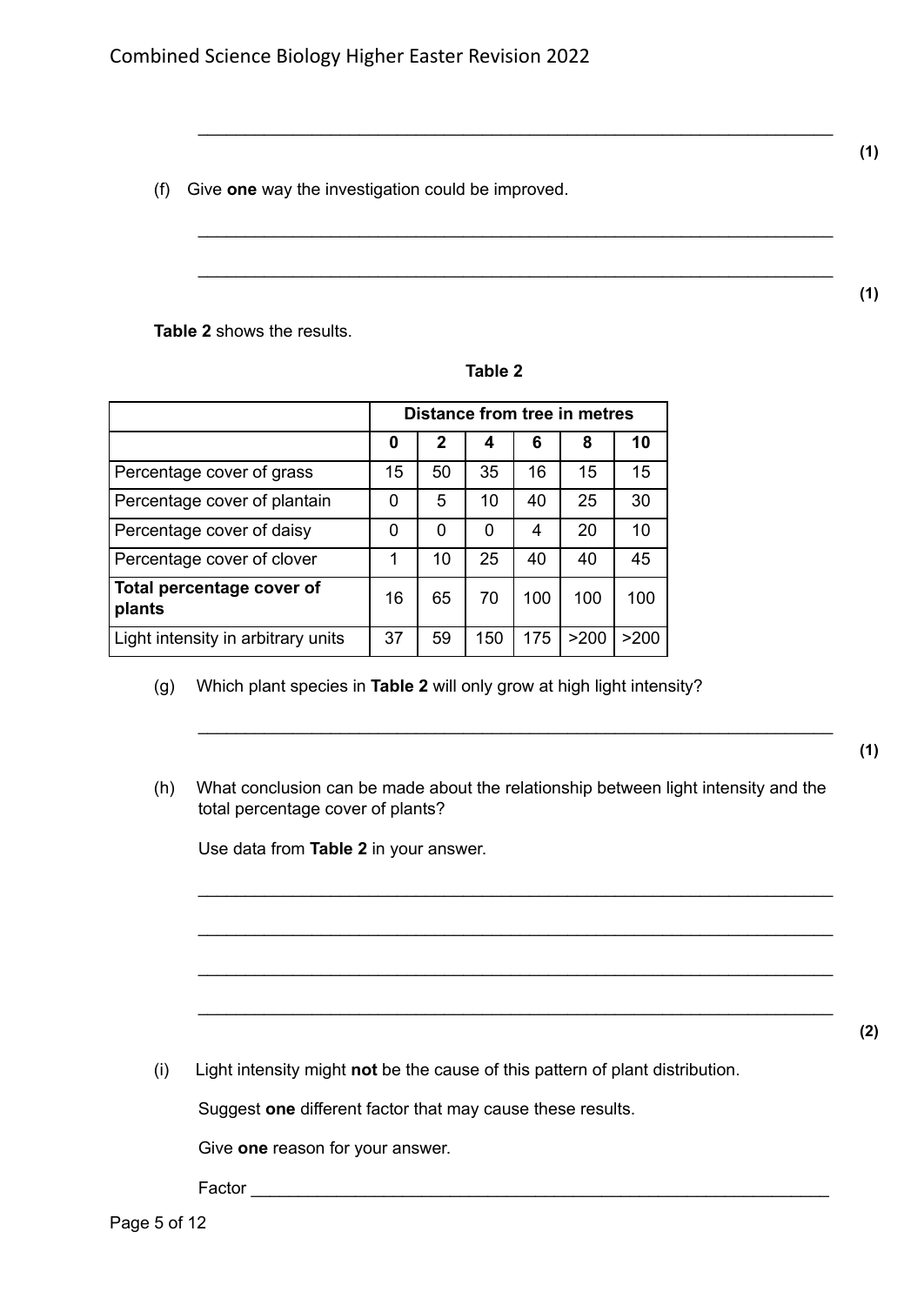Reason \_\_\_\_\_\_\_\_\_\_\_\_\_\_\_\_\_\_\_\_\_\_\_\_\_\_\_\_\_\_\_\_\_\_\_\_\_\_\_\_\_\_\_\_\_\_\_\_\_\_\_\_\_\_\_\_\_\_\_\_

\_\_\_\_\_\_\_\_\_\_\_\_\_\_\_\_\_\_\_\_\_\_\_\_\_\_\_\_\_\_\_\_\_\_\_\_\_\_\_\_\_\_\_\_\_\_\_\_\_\_\_\_\_\_\_\_\_\_\_\_\_\_\_\_\_\_\_

**(2) (Total 15 marks)**

**(4)**

### **Q4.**

Read the following.

In the 1950s farmers in India could not grow enough rice to feed the rapidly increasing population.

At the International Rice Research Institute (IRRI) scientists began a selective breeding programme with 10 000 different varieties of rice plants.

In 1966 the IRRI produced a new variety called IR8 which gave a yield of up to ten times the traditional varieties. IR8 has short stems and large rice grains.

IR8 was grown by farmers all over India so people had enough to eat.

(a) The IR8 variety of rice was produced by selective breeding.

Describe the steps the scientists would have taken to produce IR8

\_\_\_\_\_\_\_\_\_\_\_\_\_\_\_\_\_\_\_\_\_\_\_\_\_\_\_\_\_\_\_\_\_\_\_\_\_\_\_\_\_\_\_\_\_\_\_\_\_\_\_\_\_\_\_\_\_\_\_\_\_\_\_\_\_\_\_

\_\_\_\_\_\_\_\_\_\_\_\_\_\_\_\_\_\_\_\_\_\_\_\_\_\_\_\_\_\_\_\_\_\_\_\_\_\_\_\_\_\_\_\_\_\_\_\_\_\_\_\_\_\_\_\_\_\_\_\_\_\_\_\_\_\_\_

\_\_\_\_\_\_\_\_\_\_\_\_\_\_\_\_\_\_\_\_\_\_\_\_\_\_\_\_\_\_\_\_\_\_\_\_\_\_\_\_\_\_\_\_\_\_\_\_\_\_\_\_\_\_\_\_\_\_\_\_\_\_\_\_\_\_\_

\_\_\_\_\_\_\_\_\_\_\_\_\_\_\_\_\_\_\_\_\_\_\_\_\_\_\_\_\_\_\_\_\_\_\_\_\_\_\_\_\_\_\_\_\_\_\_\_\_\_\_\_\_\_\_\_\_\_\_\_\_\_\_\_\_\_\_

\_\_\_\_\_\_\_\_\_\_\_\_\_\_\_\_\_\_\_\_\_\_\_\_\_\_\_\_\_\_\_\_\_\_\_\_\_\_\_\_\_\_\_\_\_\_\_\_\_\_\_\_\_\_\_\_\_\_\_\_\_\_\_\_\_\_\_

\_\_\_\_\_\_\_\_\_\_\_\_\_\_\_\_\_\_\_\_\_\_\_\_\_\_\_\_\_\_\_\_\_\_\_\_\_\_\_\_\_\_\_\_\_\_\_\_\_\_\_\_\_\_\_\_\_\_\_\_\_\_\_\_\_\_\_

\_\_\_\_\_\_\_\_\_\_\_\_\_\_\_\_\_\_\_\_\_\_\_\_\_\_\_\_\_\_\_\_\_\_\_\_\_\_\_\_\_\_\_\_\_\_\_\_\_\_\_\_\_\_\_\_\_\_\_\_\_\_\_\_\_\_\_

\_\_\_\_\_\_\_\_\_\_\_\_\_\_\_\_\_\_\_\_\_\_\_\_\_\_\_\_\_\_\_\_\_\_\_\_\_\_\_\_\_\_\_\_\_\_\_\_\_\_\_\_\_\_\_\_\_\_\_\_\_\_\_\_\_\_\_

\_\_\_\_\_\_\_\_\_\_\_\_\_\_\_\_\_\_\_\_\_\_\_\_\_\_\_\_\_\_\_\_\_\_\_\_\_\_\_\_\_\_\_\_\_\_\_\_\_\_\_\_\_\_\_\_\_\_\_\_\_\_\_\_\_\_\_

\_\_\_\_\_\_\_\_\_\_\_\_\_\_\_\_\_\_\_\_\_\_\_\_\_\_\_\_\_\_\_\_\_\_\_\_\_\_\_\_\_\_\_\_\_\_\_\_\_\_\_\_\_\_\_\_\_\_\_\_\_\_\_\_\_\_\_

(b) The IRRI has now developed several new varieties of genetically modified (GM) rice plants.

Some people in India agree and some people disagree with GM varieties of rice being grown.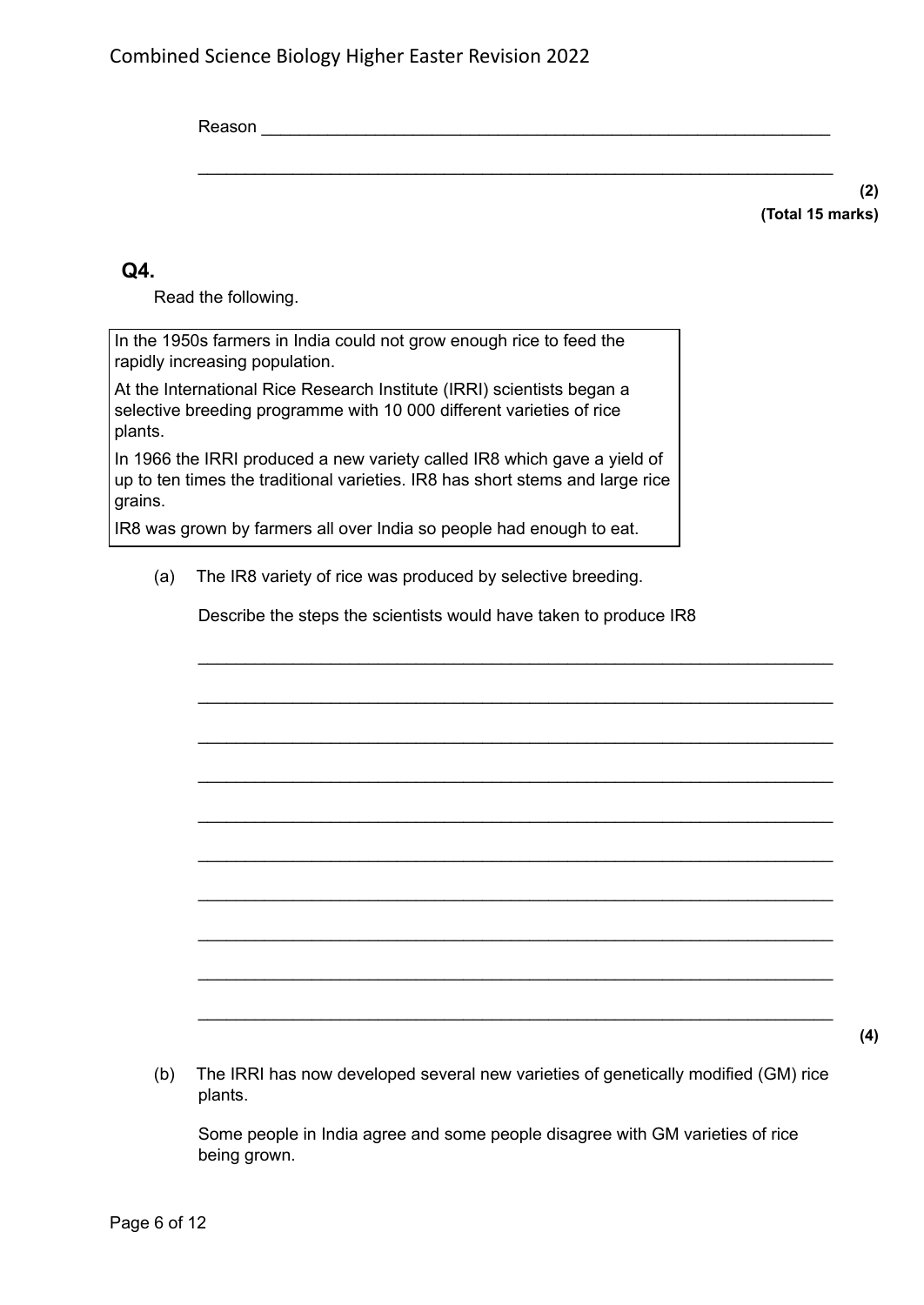

**(Total 8 marks)**

#### **Q5.**

The graph below shows how hormone concentrations vary during a normal human menstrual cycle if a woman does not become pregnant.



(a) Calculate the rate of increase in LH concentration between day 9 and day 12

\_\_\_\_\_\_\_\_\_\_\_\_\_\_\_\_\_\_\_\_\_\_\_\_\_\_\_\_\_\_\_\_\_\_\_\_\_\_\_\_\_\_\_\_\_\_\_\_\_\_\_\_\_\_\_\_\_\_\_\_\_\_\_\_\_\_\_

Give your answer in arbitrary units per hour.

Give your answer to 2 significant figures.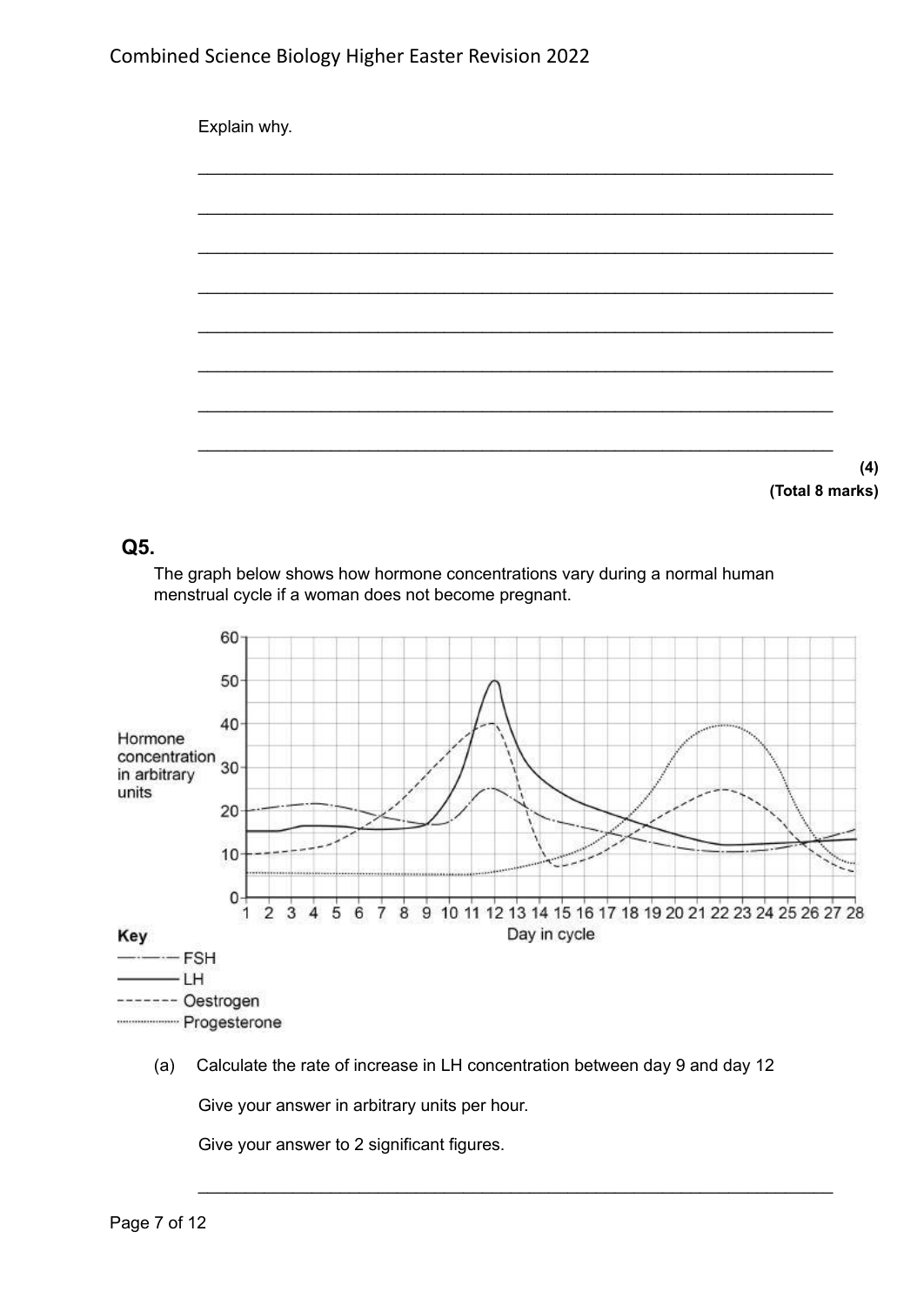| Describe the sequence of hormone interactions in the menstrual cycle.                                 |  |
|-------------------------------------------------------------------------------------------------------|--|
| Name where each hormone is produced.                                                                  |  |
|                                                                                                       |  |
|                                                                                                       |  |
|                                                                                                       |  |
|                                                                                                       |  |
|                                                                                                       |  |
|                                                                                                       |  |
|                                                                                                       |  |
|                                                                                                       |  |
|                                                                                                       |  |
|                                                                                                       |  |
| Progesterone is used in some contraceptives.                                                          |  |
| Suggest one advantage of using a progesterone patch rather than a progesterone<br>oral contraceptive. |  |

 $(1)$ (Total 8 marks)

## Q6.

Many people eat shellfish called oysters.

An oyster has 20 chromosomes in each body cell.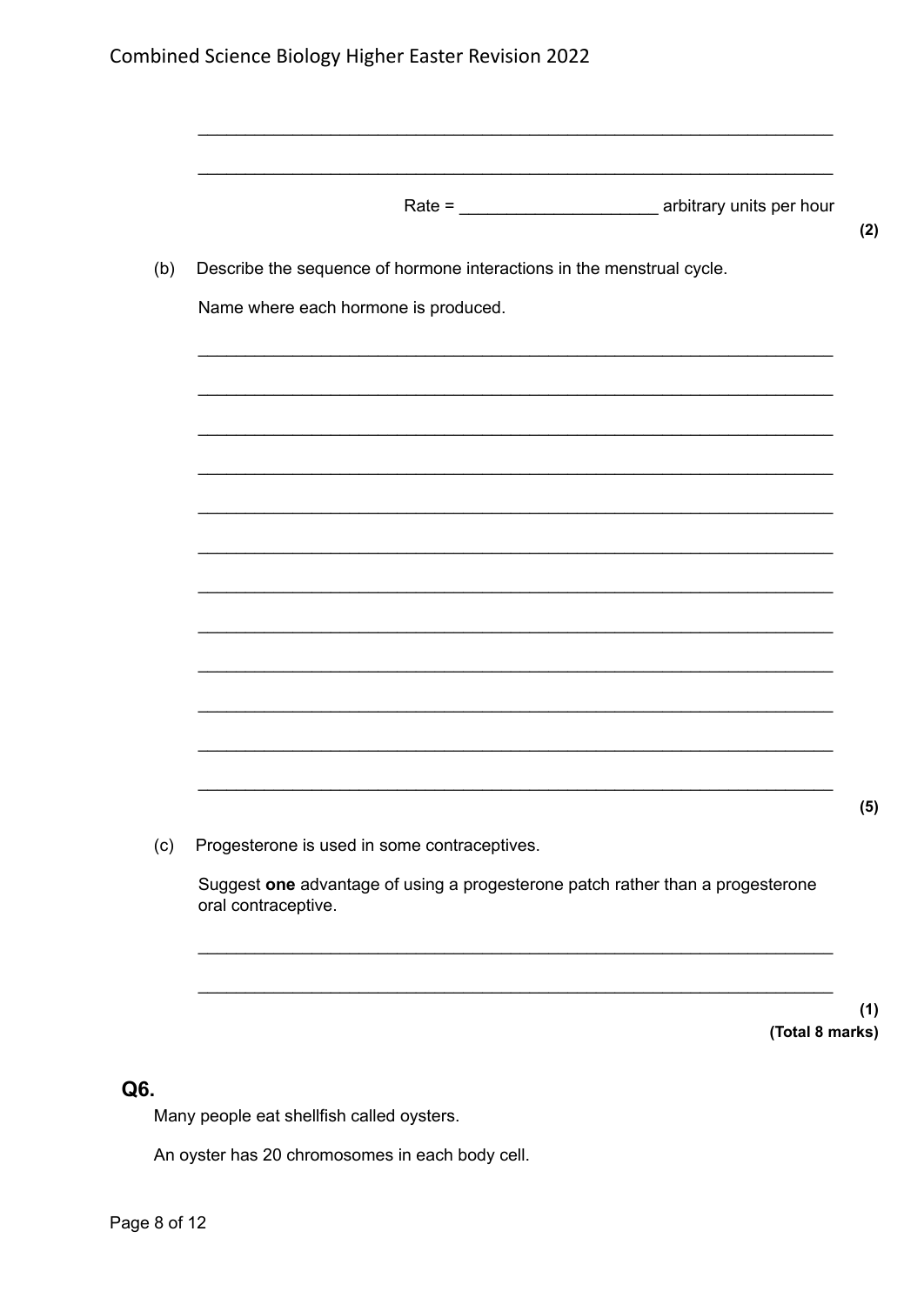(a) Which arrangement of chromosomes will a male oyster have in each body cell?

Tick **one** box.

| One X and one Y chromosome and 8 pairs of other<br>chromosomes  |  |
|-----------------------------------------------------------------|--|
| Two X and two Y chromosomes and 8 pairs of other<br>chromosomes |  |
| One X and one Y chromosome and 9 pairs of other<br>chromosomes  |  |
| Two X chromosomes and 9 pairs of other<br>chromosomes           |  |

**(1)**

**(3)**

(b) Oyster gametes only contain half the amount of DNA compared to a normal oyster body cell.

\_\_\_\_\_\_\_\_\_\_\_\_\_\_\_\_\_\_\_\_\_\_\_\_\_\_\_\_\_\_\_\_\_\_\_\_\_\_\_\_\_\_\_\_\_\_\_\_\_\_\_\_\_\_\_\_\_\_\_\_\_\_\_\_\_\_\_

\_\_\_\_\_\_\_\_\_\_\_\_\_\_\_\_\_\_\_\_\_\_\_\_\_\_\_\_\_\_\_\_\_\_\_\_\_\_\_\_\_\_\_\_\_\_\_\_\_\_\_\_\_\_\_\_\_\_\_\_\_\_\_\_\_\_\_

\_\_\_\_\_\_\_\_\_\_\_\_\_\_\_\_\_\_\_\_\_\_\_\_\_\_\_\_\_\_\_\_\_\_\_\_\_\_\_\_\_\_\_\_\_\_\_\_\_\_\_\_\_\_\_\_\_\_\_\_\_\_\_\_\_\_\_

\_\_\_\_\_\_\_\_\_\_\_\_\_\_\_\_\_\_\_\_\_\_\_\_\_\_\_\_\_\_\_\_\_\_\_\_\_\_\_\_\_\_\_\_\_\_\_\_\_\_\_\_\_\_\_\_\_\_\_\_\_\_\_\_\_\_\_

\_\_\_\_\_\_\_\_\_\_\_\_\_\_\_\_\_\_\_\_\_\_\_\_\_\_\_\_\_\_\_\_\_\_\_\_\_\_\_\_\_\_\_\_\_\_\_\_\_\_\_\_\_\_\_\_\_\_\_\_\_\_\_\_\_\_\_

\_\_\_\_\_\_\_\_\_\_\_\_\_\_\_\_\_\_\_\_\_\_\_\_\_\_\_\_\_\_\_\_\_\_\_\_\_\_\_\_\_\_\_\_\_\_\_\_\_\_\_\_\_\_\_\_\_\_\_\_\_\_\_\_\_\_\_

Describe the type of cell division that produces gametes.

Biologists have discovered a way to produce oysters that have three sets of chromosomes (triploid) instead of the usual two sets (diploid).

The triploid oysters cannot reproduce and so they grow more quickly.

Diploid oysters do not taste good in the reproductive season. Triploid oysters taste good all year.

The diagram below shows the chromosomes in a diploid cell and in a triploid cell.

Only two sets of chromosomes are shown.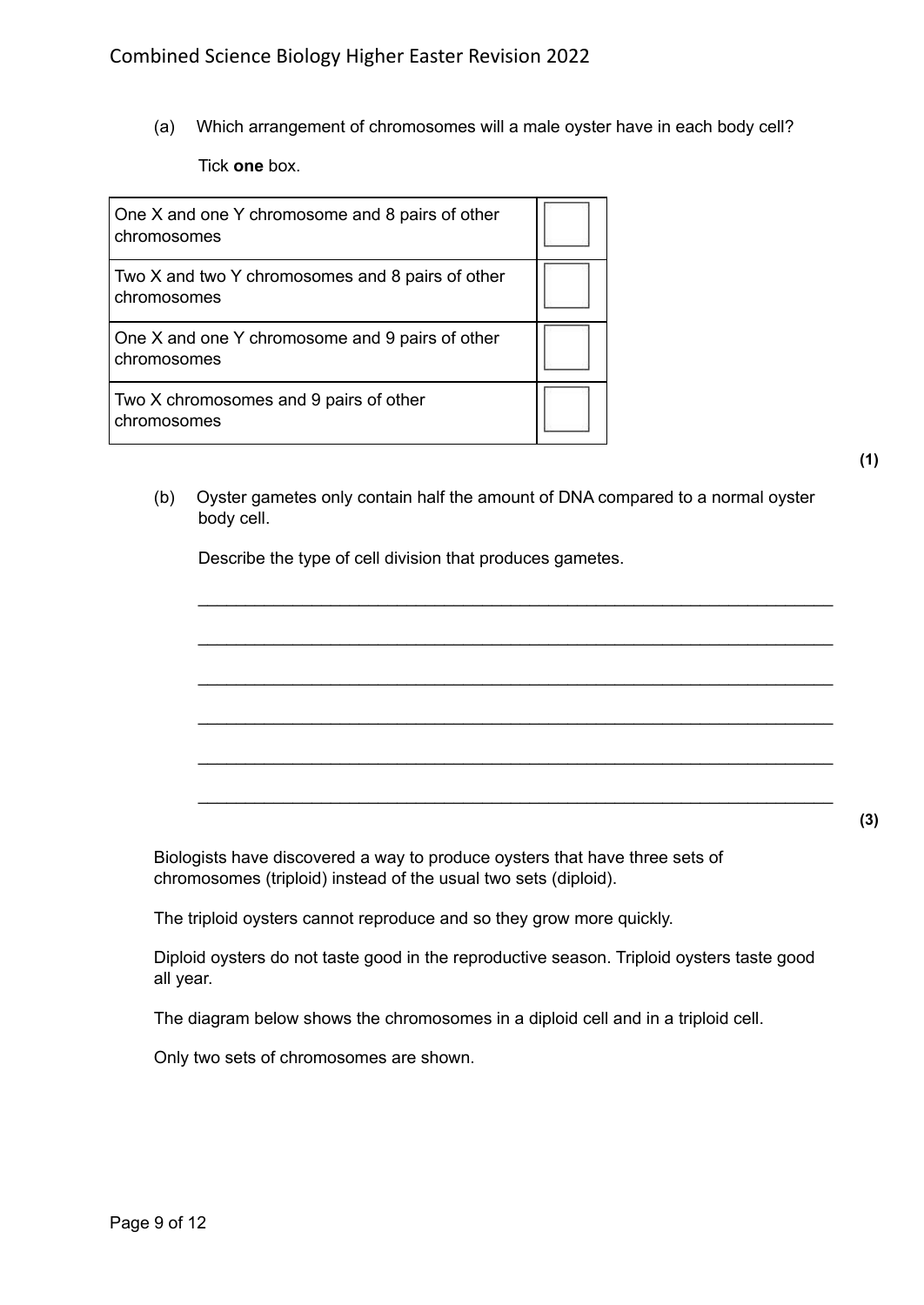| Suggest why the triploid oysters are not able to reproduce.<br>Explain why the triploid oysters grow more quickly than the diploid oysters.<br>The population of diploid oysters growing in the wild has reduced by over 80% in the<br>last 20 years.<br>Suggest two environmental factors which may be causing this reduction.<br>Give a reason why each factor may be causing the reduction in the population.<br>,我们也不能在这里的时候,我们也不能在这里的时候,我们也不能会在这里的时候,我们也不能会在这里的时候,我们也不能会在这里的时候,我们也不能会在这里的时候,我们也不 |     | Diploid cell<br><b>Triploid cell</b> |
|-------------------------------------------------------------------------------------------------------------------------------------------------------------------------------------------------------------------------------------------------------------------------------------------------------------------------------------------------------------------------------------------------------------------------------------------------------------------------------------------------------|-----|--------------------------------------|
|                                                                                                                                                                                                                                                                                                                                                                                                                                                                                                       | (c) |                                      |
|                                                                                                                                                                                                                                                                                                                                                                                                                                                                                                       |     |                                      |
|                                                                                                                                                                                                                                                                                                                                                                                                                                                                                                       | (d) |                                      |
|                                                                                                                                                                                                                                                                                                                                                                                                                                                                                                       |     |                                      |
|                                                                                                                                                                                                                                                                                                                                                                                                                                                                                                       |     |                                      |
|                                                                                                                                                                                                                                                                                                                                                                                                                                                                                                       | (e) |                                      |
|                                                                                                                                                                                                                                                                                                                                                                                                                                                                                                       |     |                                      |
|                                                                                                                                                                                                                                                                                                                                                                                                                                                                                                       |     |                                      |
|                                                                                                                                                                                                                                                                                                                                                                                                                                                                                                       |     |                                      |
|                                                                                                                                                                                                                                                                                                                                                                                                                                                                                                       |     |                                      |
|                                                                                                                                                                                                                                                                                                                                                                                                                                                                                                       |     |                                      |

(f) Oyster farmers grow the triploid oysters from young seed oysters.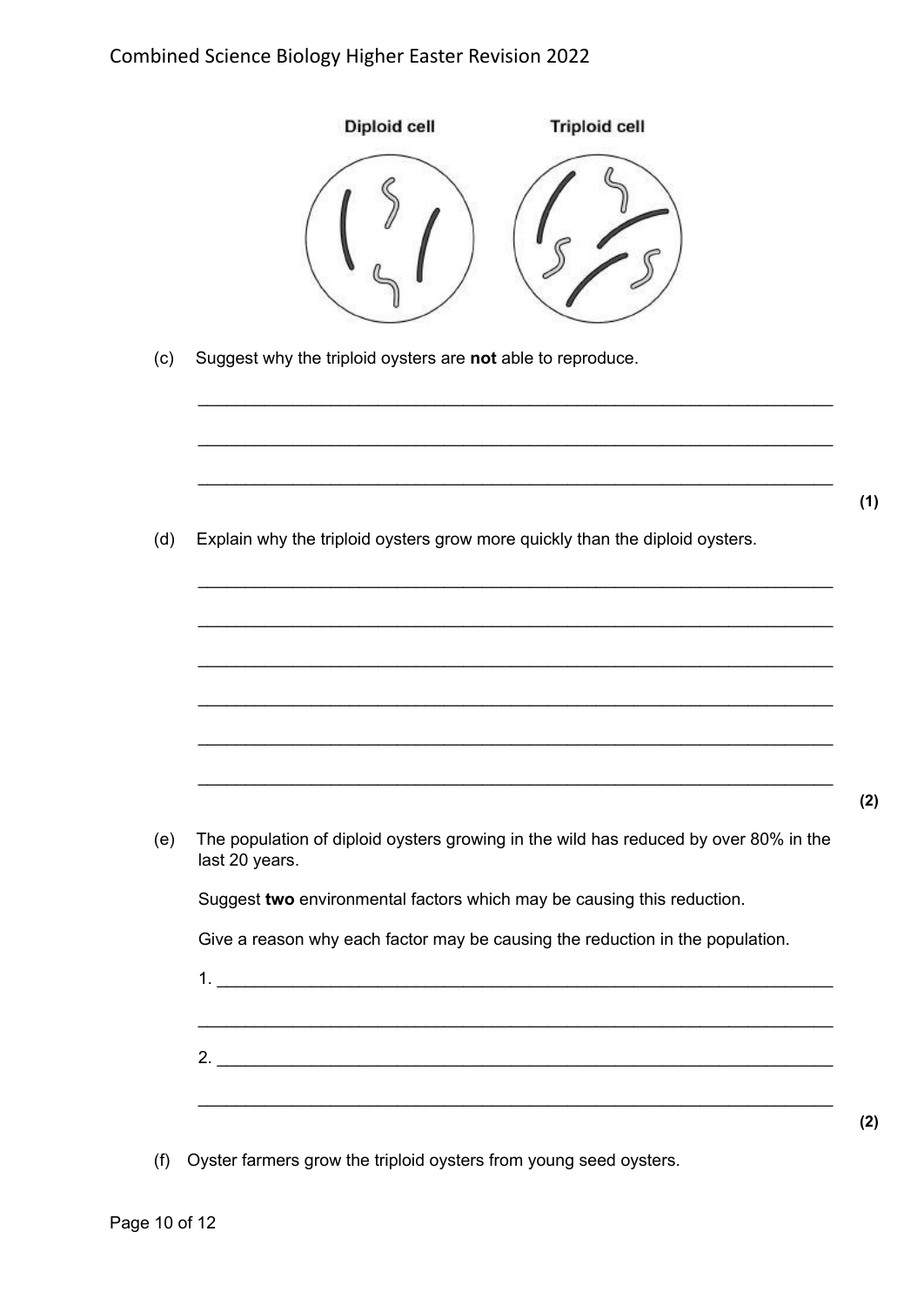The production of seed oysters involves the use of a chemical called cytochalasin B. Cytochalasin B has been shown to cause cancer in mice.

Evaluate the production of triploid oysters for supermarkets and restaurants.



#### **(Total 15 marks)**

**(6)**

#### **Q7.**

Some students wanted to estimate the number of plantain plants in a grassy field.

The field measured 100 metres × 50 metres.

The students:

- chose areas where plantains were growing
- placed 10 quadrats in these areas
- counted the number of plantains in each of the 10 quadrats.

Each quadrat measured 25 cm × 25 cm.

The table below shows the students' results.

| Quadrat<br>number | <b>Number of</b><br>plantain plants |
|-------------------|-------------------------------------|
|                   | 2                                   |
| $\overline{2}$    |                                     |
| 3                 |                                     |
|                   |                                     |
| 5                 | 3                                   |
|                   | 2                                   |